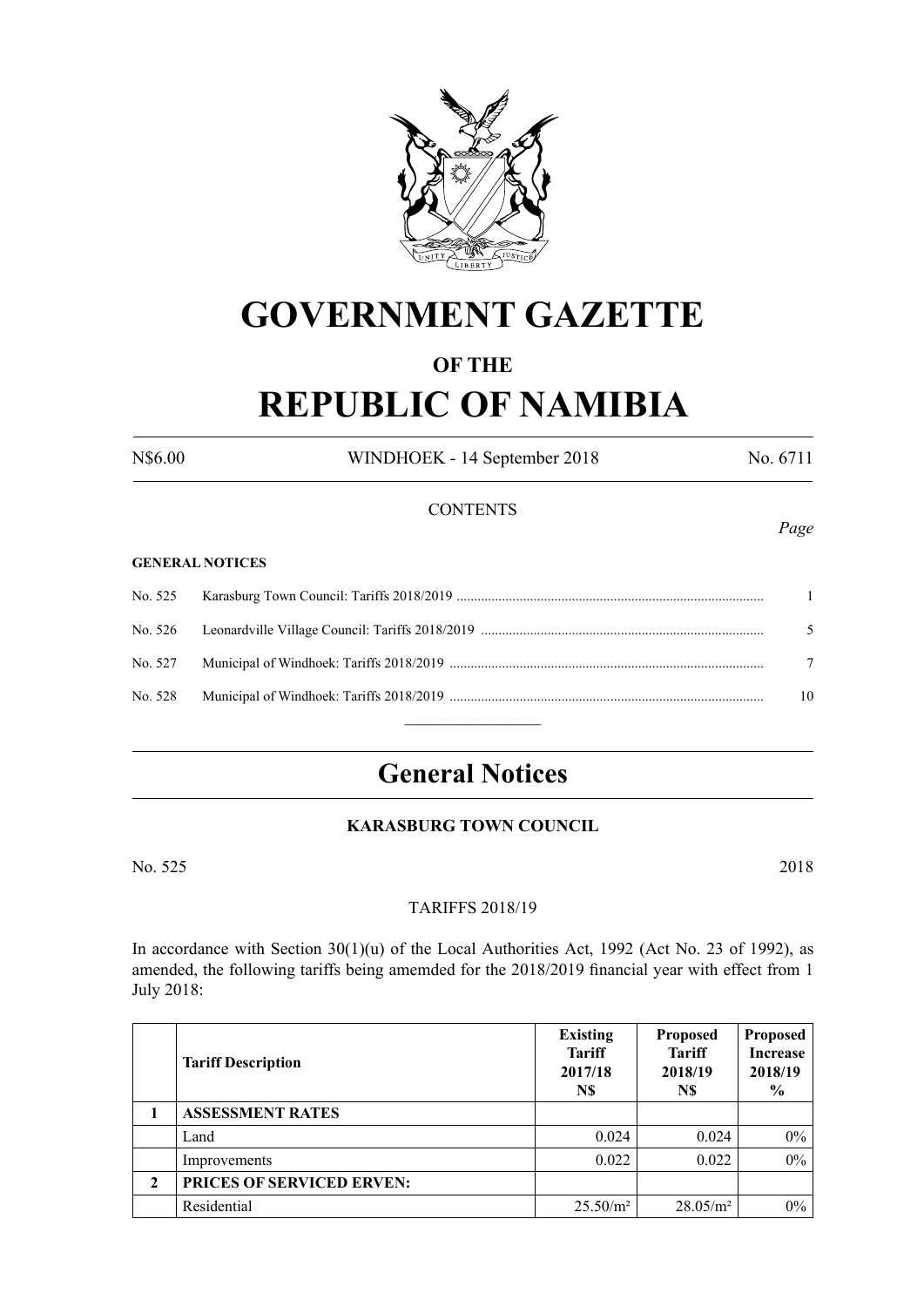|                         | <b>Business</b>                                | $34.00/m^2$             | 37.40/m <sup>2</sup> | $0\%$            |
|-------------------------|------------------------------------------------|-------------------------|----------------------|------------------|
| 3                       | <b>SANITATION</b>                              |                         |                      |                  |
|                         | Refuse                                         | 108.22                  | 108.22               | $\boldsymbol{0}$ |
|                         | Refuse - Cubicles                              | 531.47                  | 531.47               | $\boldsymbol{0}$ |
|                         | Slop water                                     |                         |                      |                  |
|                         | Removals                                       | 112.74                  | 112.74               | $\boldsymbol{0}$ |
|                         | <b>Basic Fee</b>                               | 87.85                   | 87.85                | $\boldsymbol{0}$ |
| $\overline{\mathbf{4}}$ | <b>SEWERAGE</b>                                |                         |                      |                  |
| 4.1                     | <b>Basic Charge</b>                            |                         |                      |                  |
|                         | Residential                                    | 64.42                   | 67.64                | $\mathfrak s$    |
|                         | <b>Business</b>                                | 77.45                   | 81.32                | 5                |
|                         | Churches                                       | 70.86                   | 74.40                | 5                |
|                         | Hospital                                       | 124.60                  | 130.83               | $\overline{5}$   |
|                         | Military Base                                  | 124.60                  | 130.83               | 5                |
|                         | Schools                                        | 124.60                  | 130.83               | 5                |
| 4.2                     | <b>Additional Charge</b>                       |                         |                      |                  |
|                         | Residential                                    | 29.00                   | 30.45                | $\sqrt{5}$       |
|                         | <b>Business</b>                                | 111.12                  | 116.68               | 5                |
|                         | Churches                                       | 64.42                   | 67.64                | $\overline{5}$   |
|                         | Hospital                                       | 6346.77                 | 6664.11              | $\overline{5}$   |
|                         | Military Base                                  | 12534.41                | 13161.13             | 5                |
|                         | Schools per water closet                       | 185.22                  | 194.48               | 5                |
| 4.3                     | <b>SEWER BLOCKAGES</b>                         |                         |                      |                  |
|                         | Residential                                    | 200.00                  | 200.00               | $0\%$            |
|                         | <b>Business</b>                                | 300.00                  | 300.00               | $0\%$            |
| 5                       | <b>WATER</b>                                   |                         |                      |                  |
| 5.1                     | <b>Unit price</b>                              |                         |                      |                  |
|                         | Residential                                    | 21.44                   | 21.44                | $\boldsymbol{0}$ |
|                         | <b>Business</b>                                | 24.61                   | 24.61                | $\boldsymbol{0}$ |
| 5.2                     | <b>Basic Fee</b>                               |                         |                      |                  |
|                         | Residential                                    | 63                      | 66.15                | 5                |
|                         | <b>Business</b>                                | 66.59                   | 69.92                | 5                |
|                         | Meter rent                                     | 5.15                    | 5.41                 | 5                |
| 5.3                     | <b>New Water Connection</b>                    |                         | 0.00                 |                  |
|                         | 15mm                                           | 288.00                  | 302.40               | 5                |
|                         | Bigger than 15mm                               | Real cost to<br>Council |                      |                  |
|                         | Water connection                               | 97.75                   | 102.64               | 5                |
|                         | Disconnection Fee                              | 97.75                   | 102.64               | $\mathfrak{S}$   |
|                         | Re-connection Fee                              | 195.49                  | 205.26               | 5                |
|                         | Late payment Fee                               | 17.01                   | 17.86                | 5                |
| 5.4                     | <b>Water Deposit Fee</b>                       |                         |                      |                  |
|                         | Residential                                    | 650.00                  | 650.00               | $\boldsymbol{0}$ |
|                         | <b>Business</b>                                | 882.00                  | 882.00               | $\boldsymbol{0}$ |
|                         | <b>Test Meter</b>                              | 101.99                  | 101.99               | $\boldsymbol{0}$ |
|                         | Fines - illegal connection, bypass, tampering, |                         |                      |                  |
|                         | Sabotage per incident                          | 2,000.00                | 2000.00              | $\boldsymbol{0}$ |
| 6                       | <b>RENTAL OF MUNICIPAL HALLS</b>               |                         |                      |                  |
|                         | Deposit fee                                    | 500.00                  | 500.00               | $\boldsymbol{0}$ |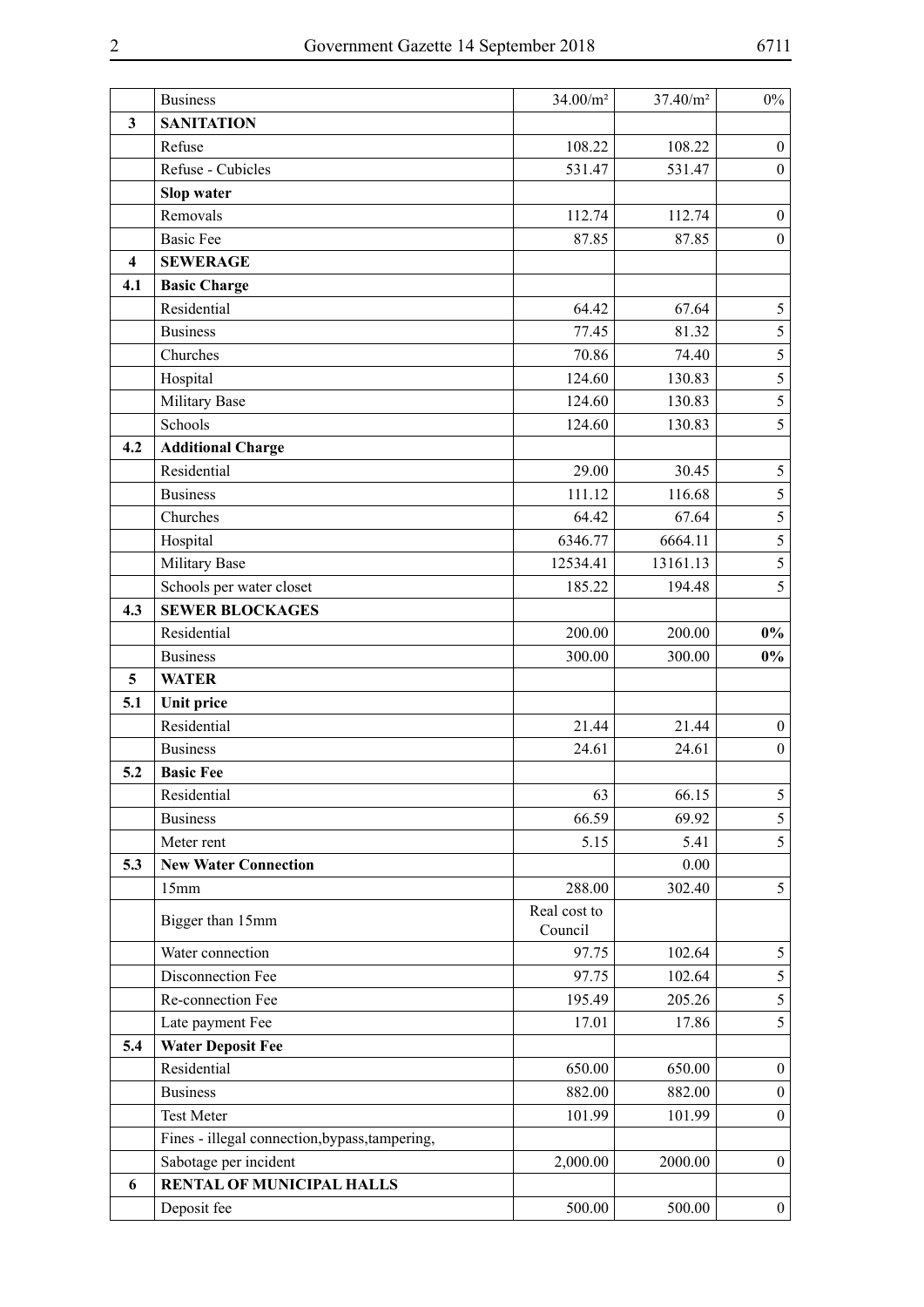|     | Movie Shows                                            | 177.16            | 186.02            | $\mathfrak{S}$   |
|-----|--------------------------------------------------------|-------------------|-------------------|------------------|
|     | Concerts                                               | 248.02            | 260.42            | 5                |
|     | Meeting - General                                      | 88.58             | 93.01             | $\sqrt{5}$       |
|     | - Political                                            | 265.74            | 279.03            | 5                |
|     | Weddings                                               | 425.17            | 446.43            | 5                |
|     | Bazaar                                                 | 212.59            | 223.22            | 5                |
|     | Dances - Local Organizations                           | 322.10            | 338.21            | $\sqrt{5}$       |
|     | - Other                                                | 724.74            | 760.98            | 5                |
| 7   | <b>Rental of Chairs</b>                                |                   |                   |                  |
|     | Deposit fee                                            | 266.20            | 266.20            | $\boldsymbol{0}$ |
|     | Chair/day fee                                          | 4.81              | 5.05              | 5                |
| 8   | <b>HOUSE RENT</b>                                      |                   |                   |                  |
| 8.1 | Personnel Dwelling                                     | 935.95            | 982.75            | 5                |
| 8.2 | <b>Lordsville Township</b>                             |                   |                   |                  |
|     | Type1                                                  | 266.70            | 280.04            | 5                |
|     | Type 2                                                 | 220.50            | 231.53            | 5                |
|     | Type 3                                                 | 147.00            | 154.35            | 5                |
|     | Type 4                                                 | 292.95            | 307.60            | 5                |
|     | Type 5                                                 | 254.10            | 266.81            | 5                |
| 8.3 | <b>Westerkin Township</b>                              |                   | 0.00              |                  |
|     | Type 1                                                 | 37.80             | 39.69             | 5                |
|     | Type 2                                                 | 39.90             | 41.90             | $\mathfrak{S}$   |
|     | Type 3                                                 | 48.30             | 50.72             | 5                |
|     | Informal settlement plot                               | 19.48             | 20.45             | 15               |
|     | <b>TOWN LANDS</b>                                      |                   |                   |                  |
| 9   |                                                        |                   |                   |                  |
|     | <b>Grazing fees</b>                                    |                   |                   |                  |
|     | Small stock                                            | 12.89             | 13.53             | 10               |
|     | Large stock                                            | 74.09             | 77.79             | 10               |
| 10  | <b>POUND FEES</b>                                      |                   |                   |                  |
|     | <b>Detention fees</b>                                  |                   |                   |                  |
|     | Large stock per animal                                 | 31.01             | 34.11             | 10               |
|     | Small stock per animal                                 | 20.37             | 22.41             | 10               |
| 11  | <b>GRAZING FEES</b>                                    |                   |                   |                  |
|     | Large stock/animal/day                                 | 74.40             | 78.12             | 10               |
|     | Small stock/animal/day                                 | 12.41             | 13.03             | 10               |
| 12  | PERMISSION TO OCCUPPY(PTO)                             |                   |                   |                  |
|     | PTO per month                                          | 198.38            | 228.14            | 15               |
| 13  | <b>FEEDING FEES</b>                                    |                   |                   |                  |
|     | Large stock per animal/day                             | 46.30             | 50.93             | 10               |
|     | Small stock per animal/day                             | 29.91             | 37.39             | 10               |
| 14  | <b>DRIVING FEES PER ANIMAL</b>                         | 46.65             | 55.98             | 20               |
| 15  | <b>CEMETERY</b>                                        |                   |                   |                  |
|     | Plot - Single grave - Adults                           | 52.70             | 60.61             | 15               |
|     | - Children                                             | 31.94             | 36.73             | 15               |
|     | Plot - single grave - Adults                           | 118.06            | 135.77            | 15               |
|     | - Children                                             | 71.55             | 82.28             | 15               |
|     | Digging-Single grave - Adult<br>- Double grave - Adult | 708.28<br>1062.41 | 814.52<br>1221.77 | 15<br>15         |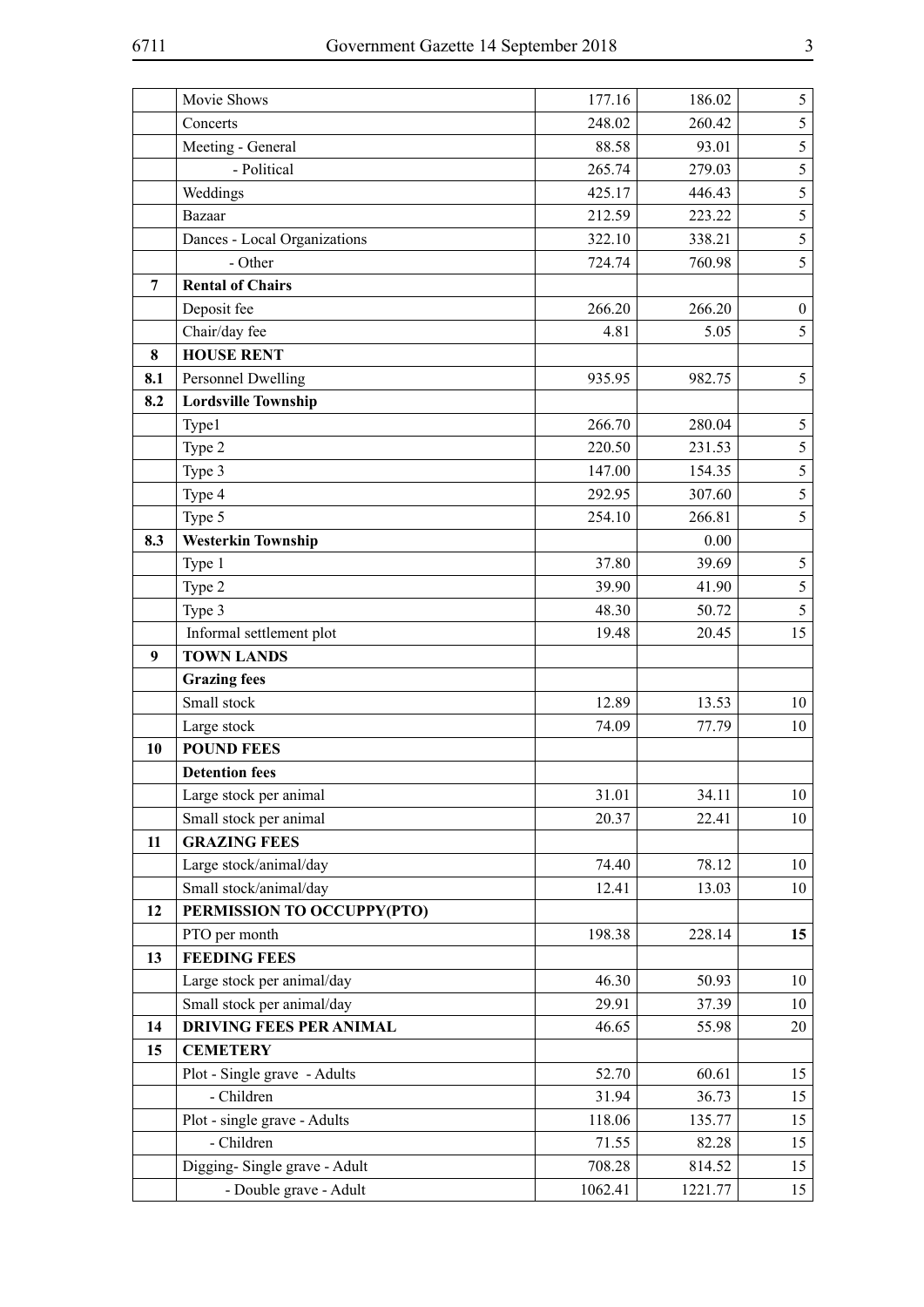|    | - Single grave - Children                                               | 495.43                      | 569.74           | 15                      |
|----|-------------------------------------------------------------------------|-----------------------------|------------------|-------------------------|
|    | - Double grave - Children                                               | 708.28                      | 814.52           | 15                      |
|    | Opening & Closing of grave                                              | 255.76                      | 294.12           | 15                      |
|    | Office hours                                                            | 255.76                      | 294.12           | 15                      |
|    | After hours                                                             | 384.53                      | 442.21           | 15                      |
|    | Building out of grave                                                   | Real cost to<br>the Council |                  |                         |
| 16 | <b>GENERAL TARIFFS</b>                                                  |                             |                  |                         |
|    | Foto Copies                                                             | 2.42                        | 2.66             | 10                      |
|    | Faxes send/sheet                                                        | 16.10                       | 17.71            | 10                      |
|    | Received per copy                                                       | 8.06                        | 8.87             | 10                      |
|    | Tax clearance certificate                                               | 60.40                       | 66.44            | 10                      |
|    | Valuation certificate                                                   | 80.53                       | 88.58            | 10                      |
| 17 | <b>FIRE BRIGADE LEVIES</b>                                              |                             |                  |                         |
|    | <b>Basic charges Residential</b>                                        | 5.50                        | 5.78             | $\overline{\mathbf{5}}$ |
|    | <b>Basic charges Business</b>                                           | 11.00                       | 11.55            | 5                       |
|    | Out of boundaries N\$4.50 P/KM+N\$50.00 p/h+15% vat                     |                             |                  |                         |
| 18 | <b>GARDEN SOIL &amp; BUILDING SAND</b>                                  |                             |                  |                         |
|    | Garden Soil \$                                                          | 395.31                      | 415.08           | 10                      |
|    | Building rubble                                                         | 549.04                      | 576.49           | 10                      |
|    | <b>Building Sand</b>                                                    | 967.73                      | 1016.12          | $\boldsymbol{0}$        |
|    | Garden refuse per load                                                  | 193.26                      | 202.92           | 10                      |
| 19 | <b>RENT OF COMPRESSOR/HOUR</b>                                          |                             |                  |                         |
|    | Residential use                                                         | 232.40                      | 244.02           | 10                      |
|    | <b>Business</b> use                                                     | 522.28                      | 548.39           | 10                      |
| 20 | <b>RENT OF GRADER/HOUR</b>                                              |                             |                  |                         |
|    | Soft work                                                               | 637.29                      | 669.15           | 10                      |
|    | Hard work                                                               | 1274.57                     | 1338.30          | 10                      |
|    | Grading per blade per km                                                | 387.33                      | 406.70           | 10                      |
|    | Rent of Bulldozer/tractor/hour<br>Rental: front end loader/hour         | 483.16<br>483.16            | 507.32<br>507.32 | 10                      |
| 21 | <b>NEW JUNTION TO MAIN</b>                                              |                             |                  | 10                      |
|    | Residential                                                             | 830.15                      | 871.66           |                         |
|    | <b>Business</b>                                                         | 889.45                      | 933.92           | 10<br>10                |
|    |                                                                         | Real cost to                |                  |                         |
|    |                                                                         | Council plus                |                  |                         |
|    | Excavations                                                             | 15%                         |                  |                         |
|    |                                                                         | surcharge                   |                  |                         |
| 22 | <b>BUSINESS REGISTRATION</b>                                            |                             |                  |                         |
|    | Formal Food Preparations Premises/annum                                 | 481.82                      | 505.91           | 10                      |
|    | Formal pre-packed food Premises/annum                                   | 322.10                      | 338.21           | 10                      |
|    | Formal non food Premises/annum                                          | 161.05                      | 169.10           | 10                      |
|    | Informal premises or sites/annum                                        | 91.84                       | 96.43            | 10                      |
|    | Miscellaneous charges                                                   | 1.61                        | 1.69             | 10                      |
| 23 | <b>BUILDING CONTROL</b>                                                 |                             |                  |                         |
|    | Building not exceeding 40m <sup>2</sup>                                 | $\mathbf{0}$                | $\mathbf{0}$     | 100                     |
|    | Building exceeding 40m <sup>2</sup> but not exceeding 60m <sup>2</sup>  | $\boldsymbol{0}$            | $\boldsymbol{0}$ | 100                     |
|    | Building exceeding 60m <sup>2</sup> but not exceeding 90m <sup>2</sup>  | $\boldsymbol{0}$            | $\theta$         | 100                     |
|    | Building exceeding 90m <sup>2</sup> but not exceeding 120m <sup>2</sup> | $\boldsymbol{0}$            | $\boldsymbol{0}$ | 100                     |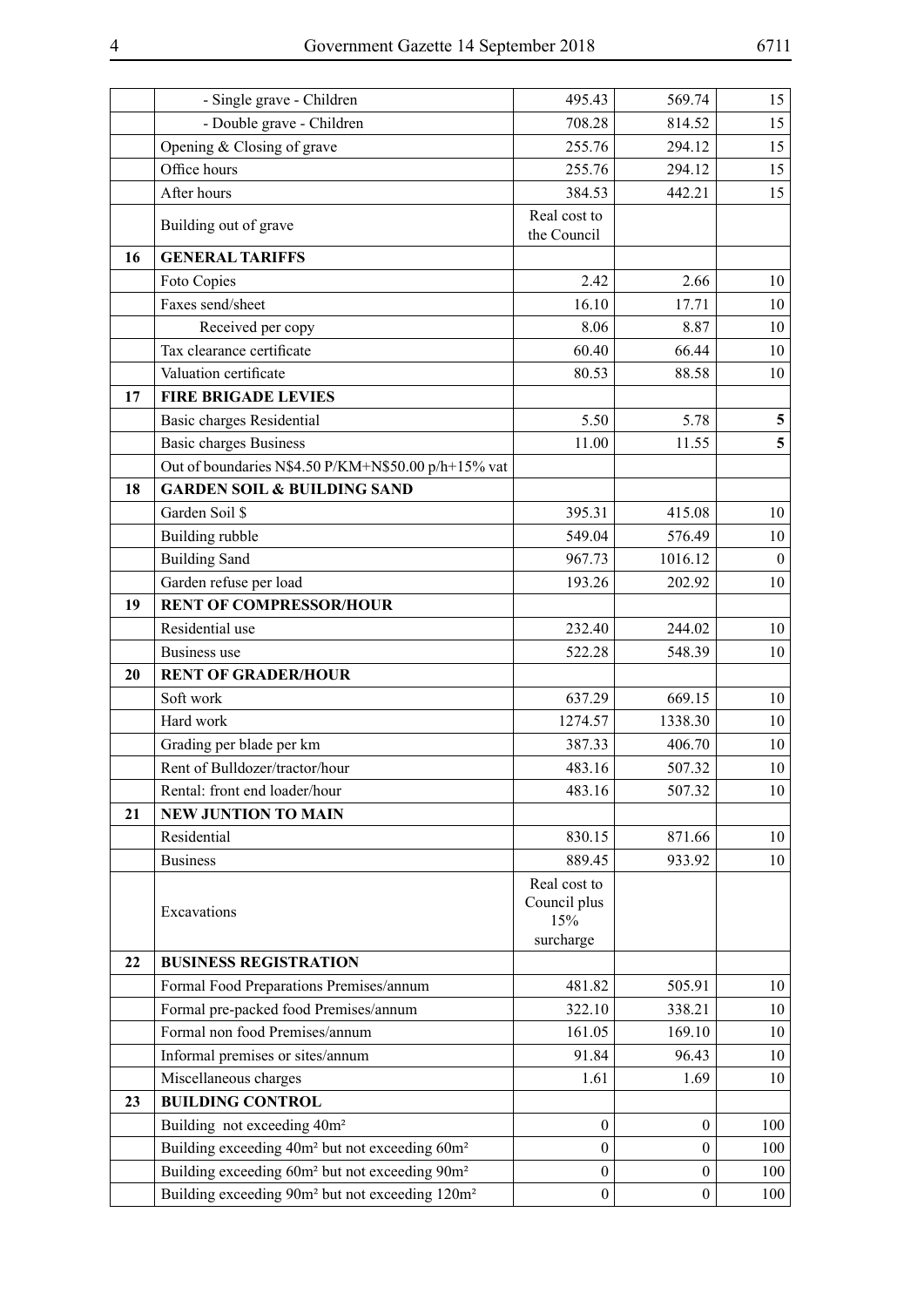|             | Building exceeding 120m <sup>2</sup> but not exceeding 150m <sup>2</sup>   | $\boldsymbol{0}$ | $\Omega$ | 100            |
|-------------|----------------------------------------------------------------------------|------------------|----------|----------------|
|             | Building exceeding 150m <sup>2</sup> but not exceeding 250m <sup>2</sup>   | $\mathbf{0}$     | $\theta$ | 100            |
|             | Building exceeding 250m <sup>2</sup> but not exceeding 400m <sup>2</sup>   | $\boldsymbol{0}$ | $\theta$ | 100            |
|             | Building exceeding 400m <sup>2</sup> but not exceeding 500m <sup>2</sup>   | $\mathbf{0}$     | $\theta$ | 100            |
|             | Building exceeding 500m <sup>2</sup>                                       | $\mathbf{0}$     | $\theta$ | 100            |
|             | Fees above include the first inspection of every stage of<br>the building. | $\theta$         | $\Omega$ |                |
|             | Building re-inspection for the failing stage of the<br>building.           | $\theta$         | $\theta$ | 100            |
|             | Renewal of Building Permit after one year                                  | 55               | 57.75    | 10             |
|             | Duplication of building plan A4                                            | 33               | 34.65    | 10             |
|             | DUplication of building plan A3                                            | 55               | 57.75    | 10             |
|             | Penalties for illegal buildings                                            | 2000             | 2000.00  | $\theta$       |
|             | Illegal Dumping - removal of waste                                         | 2000             | 2000.00  | $\mathbf{0}$   |
| 24          | <b>DOG TAXES</b>                                                           |                  |          |                |
|             | Registration: Male dog                                                     | 39.93            | 43.92    | 10             |
|             | <b>Bitch</b>                                                               | 53.24            | 58.56    | 10             |
| 25          | <b>OTDOOR ADVERTISING</b>                                                  |                  |          |                |
| a           | Sign Board: Less than 2 m <sup>2</sup>                                     | 200              | 210.00   | $\mathfrak{S}$ |
| $\mathbf b$ | Bill Boards 2 - 3.9 m <sup>2</sup>                                         | 450              | 472.50   | 5              |
| $\mathbf c$ | Bill Boards 4 - 8.9 m <sup>2</sup>                                         | 1300             | 1365.00  | $\mathfrak{S}$ |
| d           | Bill Boards 9 - 18 m <sup>2</sup>                                          | 1500             | 1575.00  | 5              |
| e           | Tower e.g communication network tower                                      | 1500             | 1575.00  | 5 <sup>1</sup> |
| f           | Lamp Pole Advertisement - Signs                                            | $\theta$         | 50.00    | 100            |
| g           | Lamp Advertisement                                                         | 1320             | 1386.00  | 5 <sup>5</sup> |

## **J. Bantam Chairperson of Management Committee Karasburg Town Council**

# **Leonardville Village Council**

 $\overline{\phantom{a}}$  , where  $\overline{\phantom{a}}$ 

No. 526 2018

#### **TARIFFS 2018/19**

In accordance with Section  $30(1)(u)$  of the Local Authorities Act, 1992 (Act No. 23 of 1992), as amended, the following tariffs being amemded for the 2018/2019 financial year with effect from 1 July 2018:

| <b>Tariff Description</b>  | <b>Note</b> | <b>Existing</b><br><b>Tariff</b><br>2016/2017<br>N\$ | <b>Existing</b><br><b>Tariff</b><br>2017/2018<br>N\$ | <b>Proposed</b><br><b>Tariff</b><br>2018/2019<br>N\$ | <b>Increase</b><br>$\frac{6}{9}$ |
|----------------------------|-------------|------------------------------------------------------|------------------------------------------------------|------------------------------------------------------|----------------------------------|
| <b>ELECTRICITY:</b>        |             |                                                      |                                                      |                                                      |                                  |
| <b>Tariff A: Domestic:</b> |             |                                                      |                                                      |                                                      |                                  |
| <b>Basic Charge:</b>       |             |                                                      |                                                      |                                                      |                                  |
| 20 Ampere                  |             | 193.20                                               | 240.00                                               | 254.00                                               | $5.0\%$                          |
| 25 Ampere                  |             | 241.50                                               | 300.00                                               | 317.50                                               | $5.0\%$                          |
| 30 Ampere                  |             | 276.00                                               | 360.00                                               | 381.00                                               | $5.0\%$                          |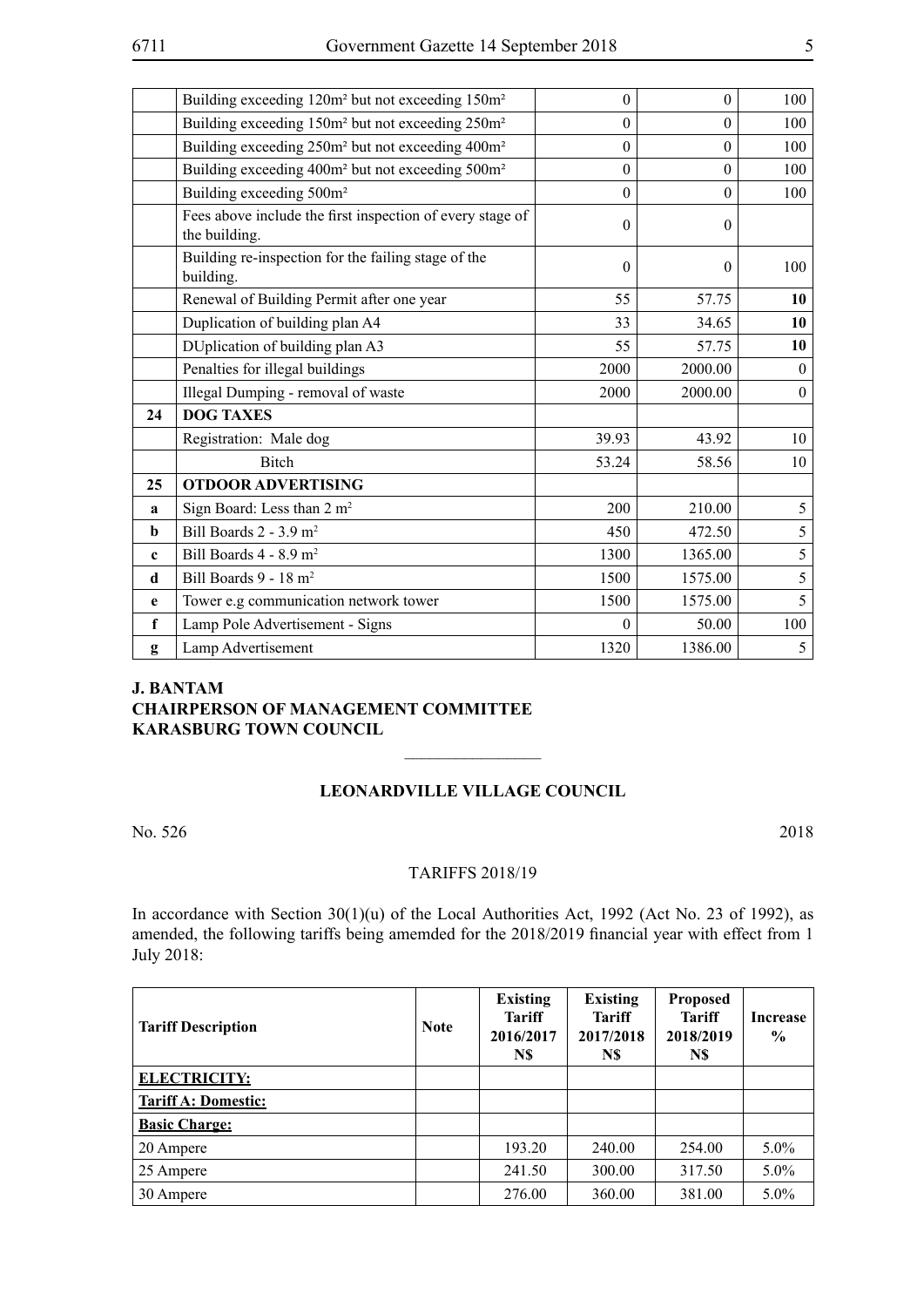| 35 Ampere                                         | 338.10              | 420.00   | 444.50                       | 5.0%    |
|---------------------------------------------------|---------------------|----------|------------------------------|---------|
| 40 Ampere                                         | 386.40              | 480.00   | 508.00                       | 5.0%    |
| 45 Ampere                                         | 434.70              | 540.00   | 571.50                       | 5.0%    |
| 50 Ampere                                         | 483.00              | 600.00   | 635.00                       | 5.0%    |
| 55 Ampere                                         | 531.30              | 660.00   | 698.50                       | 5.0%    |
| 60 Ampere                                         | 579.60              | 720.00   | 762.00                       | 5.0%    |
| <b>Unit Price:</b>                                |                     |          |                              |         |
| Charge per unit                                   | 1.960               | 1.960    | 2.080                        | 5.0%    |
| <b>ECB Levy:</b>                                  |                     |          |                              |         |
| <b>ECB</b> Levy                                   | 0.016               | 0.016    | 0.020                        | $0.0\%$ |
| <b>NEF</b> Levy                                   | 0.011               | 0.011    | 0.016                        | $0.0\%$ |
| Deposits:                                         |                     |          |                              |         |
| Deposits                                          | 675.00              | 675.00   | 708.00                       | 5.0%    |
| <b>Connection Fees:</b>                           |                     |          |                              |         |
| <b>Connection Fees</b>                            | Actual Cost + $15%$ |          | <b>Actual Cost</b><br>$+15%$ |         |
| <b>Extra Costs:</b>                               |                     |          |                              |         |
| <b>Disconnection Fees</b>                         | 120.00              | 120.00   | 126.00                       | $5\%$   |
| <b>Reconnection Fees</b>                          | 120.00              | 120.00   | 126.00                       | $5\%$   |
| <b>TARIFF B: BUSINESS SINGLE</b><br><b>PHASE:</b> |                     |          |                              |         |
| <b>Basic Charge:</b>                              |                     |          |                              |         |
| 30 Ampere                                         | 310.50              | 360.00   | 381.00                       | 5.0%    |
| 35 Ampere                                         | 362.25              | 420.00   | 444.50                       | 5.0%    |
| 40 Ampere                                         | 414.00              | 480.00   | 508.00                       | 5.0%    |
| 45 Ampere                                         | 465.75              | 540.00   | 571.50                       | 5.0%    |
| 50 Ampere                                         | 517.50              | 600.00   | 635.00                       | 5.0%    |
| 55 Ampere                                         | 569.25              | 660.00   | 698.50                       | 5.0%    |
| 60 Ampere                                         | 621.00              | 720.00   | 762.00                       | 5.0%    |
| 80 Ampere                                         | 828.00              | 960.00   | 381.00                       | 5.0%    |
| <b>Unit Price:</b>                                |                     |          |                              |         |
| Charge per unit                                   | 1.8480              | 1.9900   | 2.1100                       | 5.0%    |
| <b>ECB Levy:</b>                                  |                     |          |                              |         |
| <b>ECB</b> Levy                                   | 0.0160              | 0.0160   | 0.0203                       | $0.0\%$ |
| <b>NEF Levy</b>                                   | 0.0108              | 0.0108   | 0.0160                       | $0.0\%$ |
| Deposits:                                         |                     |          |                              |         |
| Deposits                                          | 675.00              | 675.00   | 708.00                       | 5%      |
| <b>Connection Fees:</b>                           |                     |          |                              |         |
| <b>Connection Fees</b>                            | Actual Cost + $15%$ |          | <b>Actual Cost</b><br>$+15%$ |         |
| <b>Extra Costs:</b>                               |                     |          |                              |         |
| <b>Disconnection Fees</b>                         | 120.00              | 120.00   | 126.00                       | 5%      |
| <b>Reconnection Fees</b>                          | 120.00              | 120.00   | 126.00                       | 5%      |
| <b>TARIFF C: BUSINESS THREE</b><br><b>PHASE:</b>  |                     |          |                              |         |
| <b>Basic Charge:</b>                              |                     |          |                              |         |
| 25 Ampere                                         | 815.06              | 930.00   | 985.00                       | 5.0%    |
| 30 Ampere                                         | 978.08              | 1,116.00 | 1,182.00                     | 5.0%    |
| 35 Ampere                                         | 1,141.09            | 1,302.00 | 1,379.00                     | 5.0%    |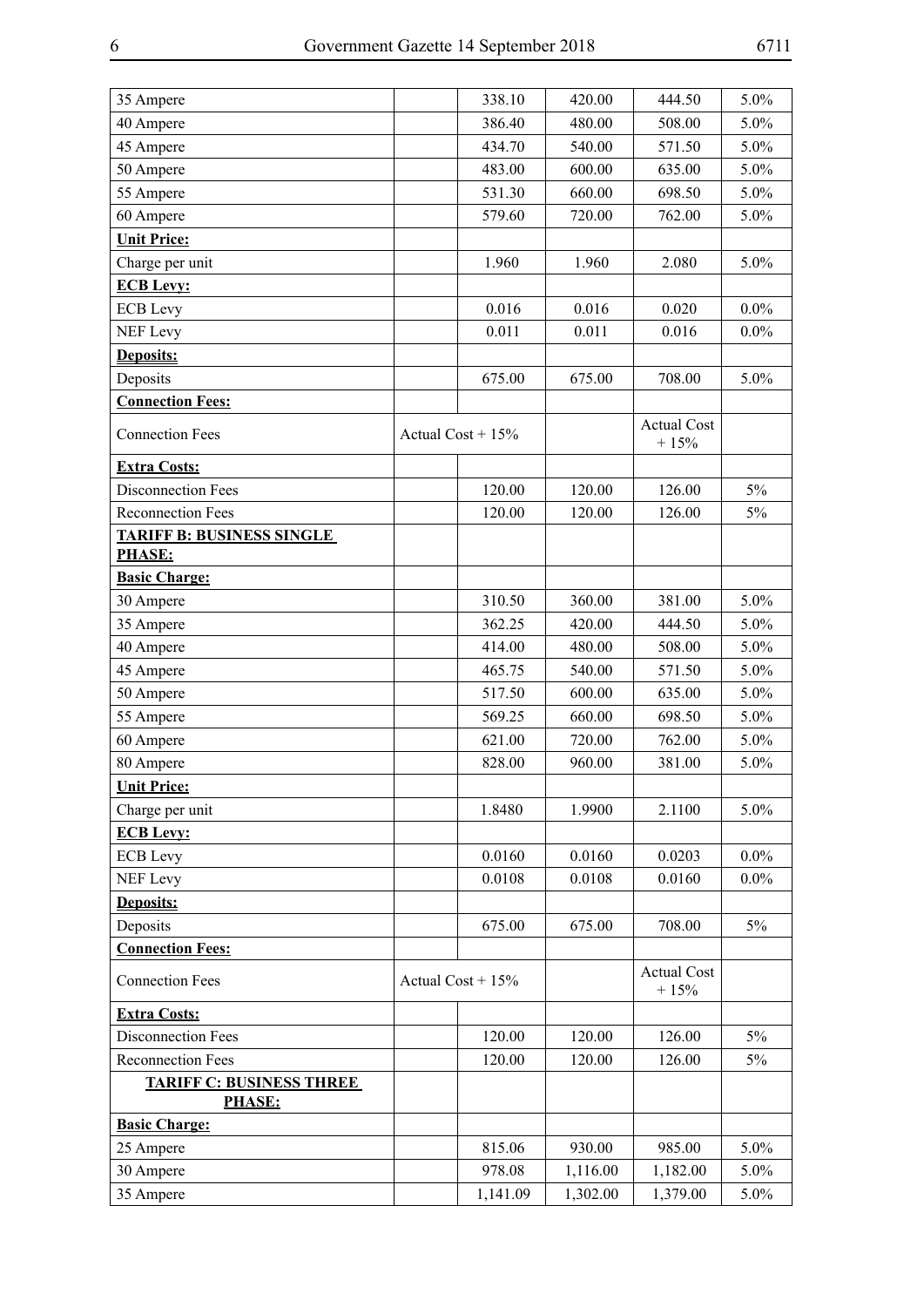| 40 Ampere                                                                         | 1,304.10            | 1,488.00 | 1,576.00                     | 5.0%    |
|-----------------------------------------------------------------------------------|---------------------|----------|------------------------------|---------|
| 45 Ampere                                                                         | 1,467.11            | 1,674.00 | 1,773.00                     | 5.0%    |
| 50 Ampere                                                                         | 1,630.13            | 1,860.00 | 1,970.00                     | 5.0%    |
| 55 Ampere                                                                         | 1,793.14            | 2,046.00 | 2,167.00                     | 5.0%    |
| 60 Ampere                                                                         | 1,956.15            | 2,232.00 | 2,364.00                     | 5.0%    |
| 80 Ampere                                                                         | 2,608.20            | 2,976.00 | 3,152.00                     | 5.0%    |
| <b>Unit Price:</b>                                                                |                     |          |                              |         |
| Charge per unit                                                                   | 1.7325              | 1.9700   | 2.0900                       | 5.0%    |
| <b>ECB Levy:</b>                                                                  |                     |          |                              |         |
| <b>ECB</b> Levy                                                                   | 0.0160              | 0.0160   | 0.0203                       | $0.0\%$ |
| <b>NEF Levy</b>                                                                   | 0.0108              | 0.0108   | 0.0160                       | $0.0\%$ |
| <b>Deposits:</b>                                                                  |                     |          |                              |         |
| Deposits                                                                          | 750.00              | 750.00   | 787.50                       | 5%      |
| <b>Connection Fees:</b>                                                           |                     |          |                              |         |
| <b>Connection Fees</b>                                                            | Actual Cost + $15%$ |          | <b>Actual Cost</b><br>$+15%$ |         |
| <b>Extra Costs:</b>                                                               |                     |          |                              |         |
| <b>Disconnection Fees</b>                                                         | 150.00              | 150.00   | 157.50                       | 5%      |
| <b>Reconnection Fees</b>                                                          | 150.00              | 150.00   | 157.50                       | 5%      |
| <b>TARIFF D: MAXIMUM DEMAND:</b>                                                  |                     |          |                              |         |
| <b>Basic Charge</b>                                                               | 800.00              | 800.00   | 800.00                       | $0.0\%$ |
| Charge per unit                                                                   | 2.0300              | 2.0300   | 2.1500                       | 5.0%    |
| <b>ECB</b> Levy                                                                   | 0.0160              | 0.0160   | 0.0203                       | $0.0\%$ |
| <b>NEF Levy</b>                                                                   | 0.0108              | 0.0108   | 0.0160                       | $0.0\%$ |
| Maximum Demand Charge per KVA                                                     | 270.00              | 270.00   | 286.00                       | 5.0%    |
| <b>TARIFF E: PRE-PAYMENT METERS:</b>                                              |                     |          |                              |         |
| Charge per unit - Single Phase                                                    | 1.850               | 2.0900   | 2.2200                       | 5.0%    |
| Charge per unit - Business Single Phase                                           | 2.4716              | 2.6100   | 2.7700                       | 5.0%    |
| Charge per unit - Three Phase                                                     | 2.4716              | 2.6100   | 2.7700                       | 5.0%    |
| <b>ECB</b> Levy                                                                   | 0.0160              | 0.0160   | 0.0203                       | $0.0\%$ |
| <b>NEF Levy</b>                                                                   | 0.0108              | 0.0108   | 0.0160                       | $0.0\%$ |
| <b>Connection Fees</b>                                                            | Actual Cost + $15%$ |          | <b>Actual Cost</b><br>$+15%$ |         |
| Reconnection Fees                                                                 | 150.00              | 150.00   | 157.50                       | $5\%$   |
| <b>Interest:</b>                                                                  |                     |          |                              |         |
| Percenntage of interest charge on an<br>account outstanding for more than 30 days | 15%                 | 15%      | 15%                          | $0\%$   |

### **G. D. NAWASES CHAIRLADY** LEONARDVILLE VILLAGE COUNCIL Leonardville, 22 August 2018

#### **MUNICIPAL COUNCIL OF WINDHOEK**

 $\frac{1}{2}$ 

No. 527 2018

The Council of the Municipality of Windhoek, under Section 30(1)(u) of the Local Authorities Act, 1992 (Act No. 23 of 1992), further amends the tariffs prescribed by The Building Regulations promulgated under General Notice No. 57 of 1969 with effect 15 September 2018.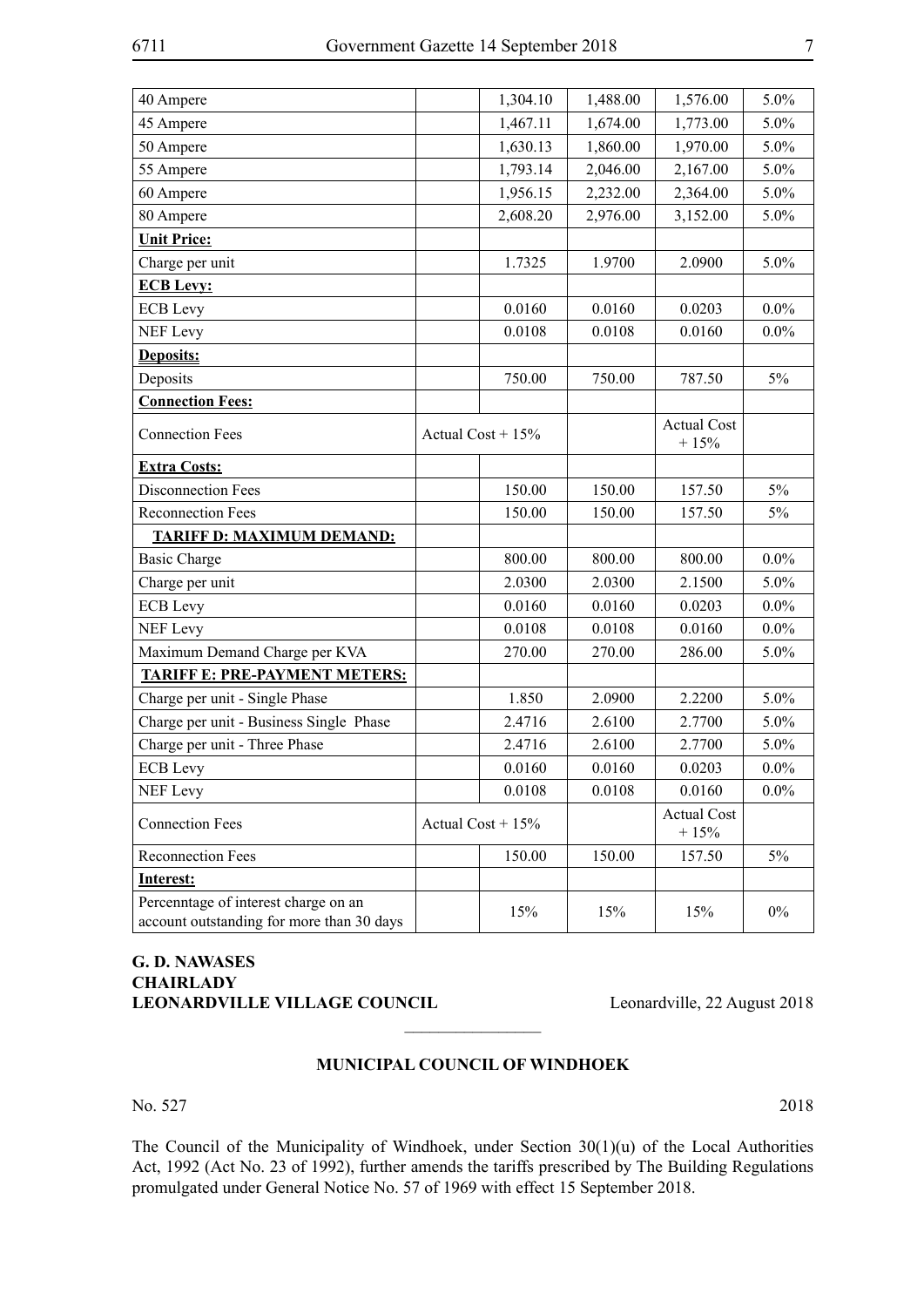| <b>BUILDING PLANS &amp; INSPECTIONS</b>                                                                                                                                                                                                                                                                                                                      |               |               |            |              |         |
|--------------------------------------------------------------------------------------------------------------------------------------------------------------------------------------------------------------------------------------------------------------------------------------------------------------------------------------------------------------|---------------|---------------|------------|--------------|---------|
| <b>Description</b>                                                                                                                                                                                                                                                                                                                                           | 2017/18       |               | 2018/19    |              | $% In-$ |
|                                                                                                                                                                                                                                                                                                                                                              | <b>Total</b>  | <b>Tariff</b> | <b>VAT</b> | <b>Total</b> | crease  |
| 1.<br><b>BUILDING PLANS</b>                                                                                                                                                                                                                                                                                                                                  |               |               |            |              |         |
| (a) Dwellings                                                                                                                                                                                                                                                                                                                                                |               |               |            |              |         |
| In respect of buildings, other than dwellings under a development scheme referred to in subparagraph (b) or                                                                                                                                                                                                                                                  |               |               |            |              |         |
| Building not exceeding 30m <sup>2</sup>                                                                                                                                                                                                                                                                                                                      | 172.5         | 200           | 30.00      | 230.00       | 33%     |
| Buildings exceeding 30m <sup>2</sup> but not exceeding 70m <sup>2</sup>                                                                                                                                                                                                                                                                                      | 230           | 266.96        | 40.04      | 307.00       | 33%     |
| Buildings exceeding 70m <sup>2</sup> but not exceeding<br>130m <sup>2</sup>                                                                                                                                                                                                                                                                                  | 759           | 880           | 132        | 1012.00      | 33%     |
| Buildings exceeding 130m <sup>2</sup> but not exceeding<br>400m <sup>2</sup>                                                                                                                                                                                                                                                                                 | 1012          | 1173.91       | 176.09     | 1 350.00     | 33%     |
| Buildings exceeding 400m <sup>2</sup> but not exceeding<br>500m <sup>2</sup>                                                                                                                                                                                                                                                                                 | 1771          | 2053.91       | 308.09     | 2 3 6 2 .00  | 33%     |
| Buildings exceeding 500m <sup>2</sup>                                                                                                                                                                                                                                                                                                                        | 2530          | 2933.91       | 440.09     | 3 3 7 4 .00  | 33%     |
| (b) Buildings                                                                                                                                                                                                                                                                                                                                                |               |               |            |              |         |
| Buildings not exceeding 70m <sup>2</sup>                                                                                                                                                                                                                                                                                                                     | 759.00        | 880.00        | 132.00     | 1 012.00     | 33%     |
| Buildings exceeding 70m <sup>2</sup> but not exceeding 90m <sup>2</sup>                                                                                                                                                                                                                                                                                      | 977.50        | 1133.91       | 170.09     | 1 304.00     | 33%     |
| Buildings exceeding 90m <sup>2</sup> but not exceeding<br>110m <sup>2</sup>                                                                                                                                                                                                                                                                                  | 1 190.25      | 1380.00       | 207.00     | 1 587.00     | 33%     |
| Buildings exceeding 110m <sup>2</sup> but not exceeding<br>130m <sup>2</sup>                                                                                                                                                                                                                                                                                 | 1 405.30      | 1630.43       | 244.57     | 1 875.00     | 33%     |
| Buildings exceeding 130m <sup>2</sup> but not exceeding<br>180m <sup>2</sup>                                                                                                                                                                                                                                                                                 | 1937.75       | 2246.96       | 337.04     | 2 5 8 4 .00  | 33%     |
| Buildings exceeding 180m <sup>2</sup> but not exceeding<br>230m <sup>2</sup>                                                                                                                                                                                                                                                                                 | 2 484.00      | 2880.00       | 432.00     | 3 3 1 2 .00  | 33%     |
| Buildings exceeding 230m <sup>2</sup> but not exceeding<br>300m <sup>2</sup>                                                                                                                                                                                                                                                                                 | 3 2 3 1 .50   | 3746.96       | 562.04     | 4 309.00     | 33%     |
| Buildings exceeding 300m <sup>2</sup> but not exceeding<br>400m <sup>2</sup>                                                                                                                                                                                                                                                                                 | 4 301.00      | 4986.96       | 748.04     | 5 735.00     | 33%     |
| Buildings exceeding 400m <sup>2</sup> but not exceeding<br>500m <sup>2</sup>                                                                                                                                                                                                                                                                                 | 5 3 7 6 . 2 5 | 6233.91       | 935.09     | 7 169.00     | 33%     |
| Buildings exceeding 500m <sup>2</sup> but not exceeding<br>$1000m^2$                                                                                                                                                                                                                                                                                         | 10 752.50     | 12466.96      | 1870.04    | 14 337.00    | 33%     |
| Buildings exceeding 1 000m <sup>2</sup> but not exceeding<br>$2000m^2$                                                                                                                                                                                                                                                                                       | 12 650.00     | 14666.96      | 2200.04    | 16 867.00    | 33%     |
| Buildings exceeding 2 000m <sup>2</sup> but not exceeding<br>3 000m <sup>2</sup>                                                                                                                                                                                                                                                                             | 20 240.00     | 23466.96      | 3520.04    | 26 987.00    | 33%     |
| Buildings exceeding 3 000m <sup>2</sup>                                                                                                                                                                                                                                                                                                                      | 44 275.00     | 51333.91      | 7700.09    | 59 034.00    | 33%     |
| <b>Development Schemes</b><br>(c)                                                                                                                                                                                                                                                                                                                            |               |               |            |              |         |
| In case of dwellings under development scheme<br>in the same township comprising more than 30<br>dwellings, none of which exceeds 70m <sup>2</sup> , and to be<br>erected exclusively on erven zoned as "residential"<br>with a density of not less than 250m <sup>2</sup> area per<br>dwelling and to which no building value restriction<br>is applicable: |               |               |            |              |         |
| Per Dwelling                                                                                                                                                                                                                                                                                                                                                 | 230           | 266.96        | 40.04      | 307.00       | 33%     |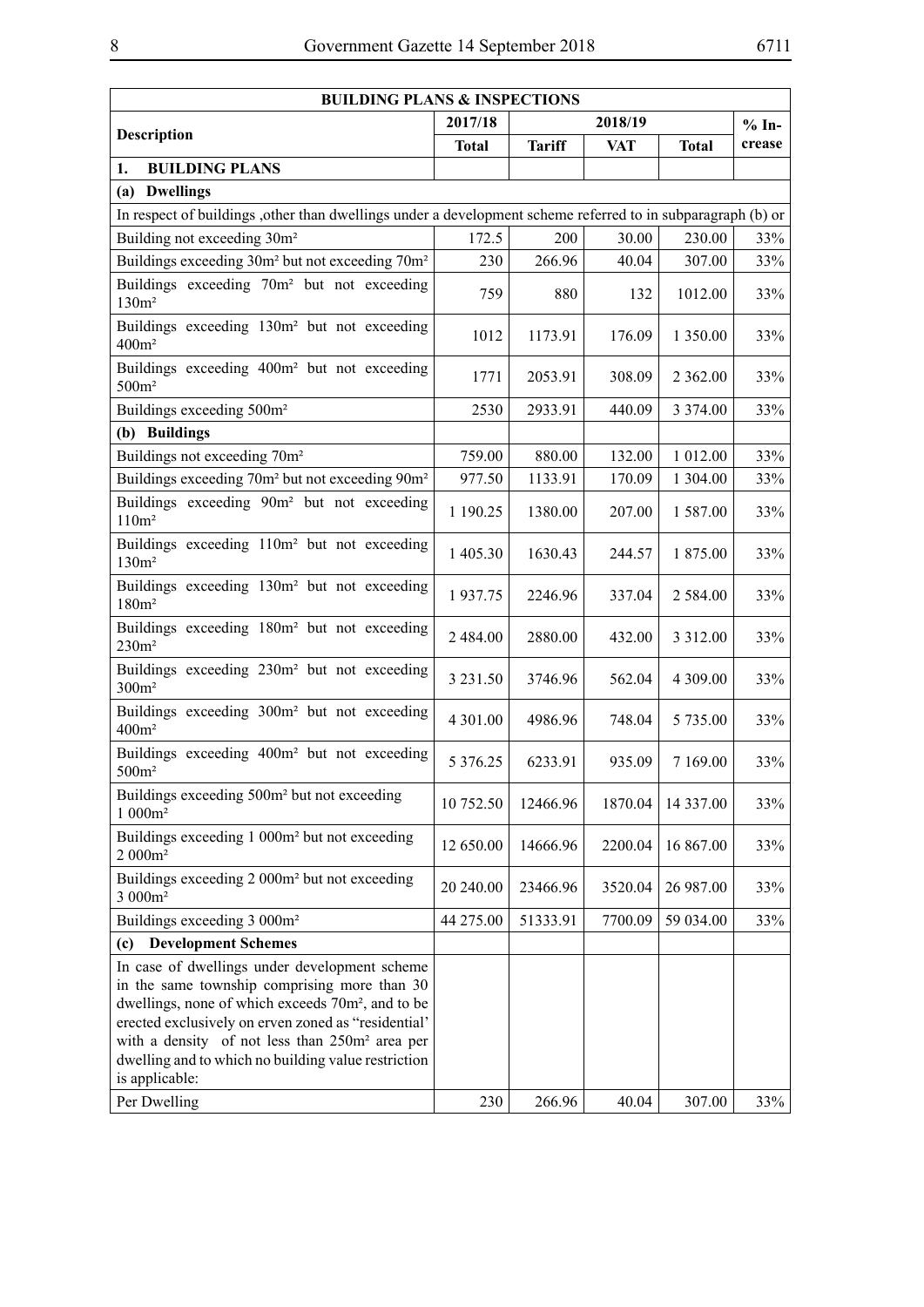| <b>Dwellings under a Self-Help Scheme</b><br>(d)                                                                                                                                                                                                                                                                                                                                                                                                                                                                                                                                          |        |        |       |        |     |
|-------------------------------------------------------------------------------------------------------------------------------------------------------------------------------------------------------------------------------------------------------------------------------------------------------------------------------------------------------------------------------------------------------------------------------------------------------------------------------------------------------------------------------------------------------------------------------------------|--------|--------|-------|--------|-----|
| In the case of a dwelling not exceeding 60m <sup>2</sup> under<br>a self-help scheme to be erected on an erf zoned as<br>"residential" with a density of not less than 250m <sup>2</sup><br>area per dwelling and to which no building value<br>restriction is applicable:                                                                                                                                                                                                                                                                                                                |        |        |       |        |     |
| For a dwelling not exceeding 40m <sup>2</sup>                                                                                                                                                                                                                                                                                                                                                                                                                                                                                                                                             | 80.50  | 93.91  | 14.09 | 108.00 | 34% |
| For a dwelling exceeding 40m <sup>2</sup> but not exceeding<br>70m <sup>2</sup>                                                                                                                                                                                                                                                                                                                                                                                                                                                                                                           | 230.00 | 266.96 | 40.04 | 307.00 | 33% |
| In this subparagraph "self-help scheme" means a<br>scheme provided by government or an institution<br>to assist people who do not qualify for an ordinary<br>housing loan from a bank or building society.                                                                                                                                                                                                                                                                                                                                                                                |        |        |       |        |     |
| (e) Boundary Wall or Swimming Pool                                                                                                                                                                                                                                                                                                                                                                                                                                                                                                                                                        | 230.00 | 266.96 | 40.04 | 307.00 | 33% |
| <b>INSPECTIONS</b><br>2.                                                                                                                                                                                                                                                                                                                                                                                                                                                                                                                                                                  |        |        |       |        |     |
| The fees prescribed under paragraph (1)<br>(a)<br>include fees for a first inspection of every stage of<br>the building operation to be inspected and for the<br>final inspection upon completion of the building:<br>Provided that where, in relation to dwellings under<br>a development scheme referred to in paragraph (1)<br>(b), any such inspection is called for, not less than<br>10 dwellings are presented ready for inspection per<br>attendance of the stage required to be inspected,<br>failing which an inspection fee shall be payable<br>for the inspection called for. | 230.00 | 266.96 | 40.04 | 307.00 | 33% |
| If for any reason not attributable to the<br>(b)<br>employee of Council charged with the function<br>of carrying out inspections, any stage of building<br>operations required to be inspected for approval is<br>not approved upon the first inspection, a fee shall<br>be payable for each subsequent occasion such<br>employee is required to attend at the building for<br>inspecting that stage for approval.                                                                                                                                                                        | 230.00 | 266.96 | 40.04 | 307.00 | 33% |
| 3.<br><b>RE-APPROVAL OF PLANS</b>                                                                                                                                                                                                                                                                                                                                                                                                                                                                                                                                                         |        |        |       |        |     |
| That Council charges a re-approval fee when<br>previously approved plans are re-submitted after<br>expiring of the original approval.                                                                                                                                                                                                                                                                                                                                                                                                                                                     | 57.50  | 66.96  | 10.04 | 77.00  | 34% |
| <b>RE-SCRUTINIZING OF PLANS</b><br>4.                                                                                                                                                                                                                                                                                                                                                                                                                                                                                                                                                     |        |        |       |        |     |
| That Council charges a re-scrutinizing fee<br>when plans, submitted for approval, receive a<br>third postcard, and for each and every postcard<br>thereafter, to notify the owner / architect/draught<br>person about corrections needed on the said plan.                                                                                                                                                                                                                                                                                                                                | 172.50 | 200.00 | 30.00 | 230.00 | 33% |
| 5. RE-SUBMISSION ON BUILDING PLANS                                                                                                                                                                                                                                                                                                                                                                                                                                                                                                                                                        |        |        |       |        |     |
| That Council charge a re-submission fee,<br>(a)<br>calculated on the standard fees for building<br>plans and inspections, when a building plan is<br>resubmitted after it was cancelled after 6 months<br>due to discrepancies on plan and for the no<br>performance of owner / architect / draught person.                                                                                                                                                                                                                                                                               |        |        |       |        |     |
| (b) If a building plan is submitted and circulated<br>for scrutinizing and due to discrepancies on<br>the plan, except for issues regarding rezoning,<br>consolidation, subdivision, cannot be approved,<br>the plan be cancelled after 6 months and archived<br>as not approved.                                                                                                                                                                                                                                                                                                         |        |        |       |        |     |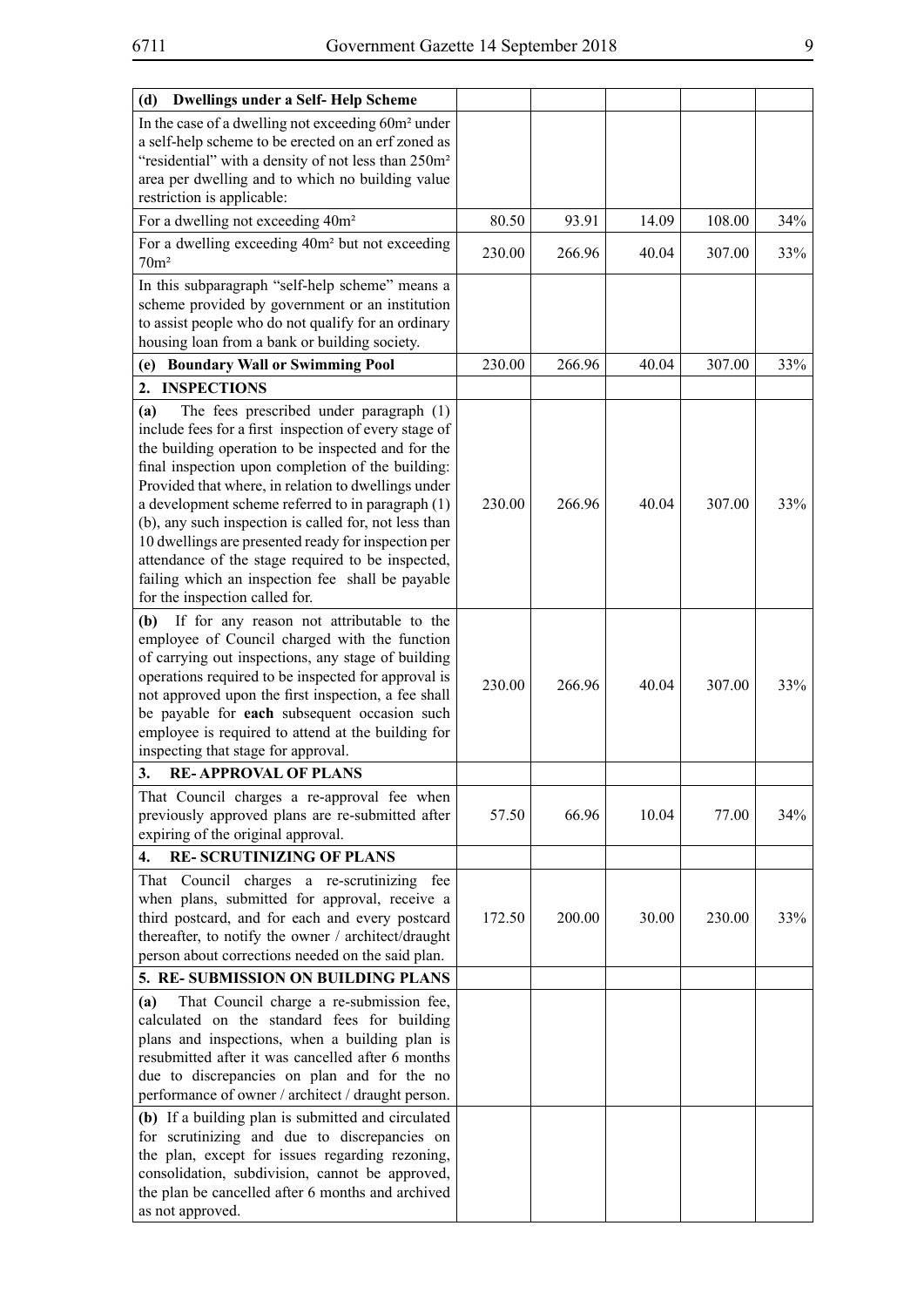| <b>6. COMPLIANCE CERTIFICATES</b>                                                            |        |        |        |        |         |  |  |  |
|----------------------------------------------------------------------------------------------|--------|--------|--------|--------|---------|--|--|--|
| Building Compliance Certificate per Inspection in<br>areas designated for low income housing | 115.00 | 134.00 | 20.00  | 154.00 | 34%     |  |  |  |
| Buildings Compliance Certificate per Inspection<br>in other areas                            | 575.00 | 667.00 | 100.00 | 767.00 | 33%     |  |  |  |
| Buildings Compliance Certificate per Inspection,<br>in respect of each subsequent            | 575.00 | 667.00 | 100.00 | 767.00 | 33%     |  |  |  |
| <b>7. SUBSCRIPTION FEES</b>                                                                  |        |        |        |        |         |  |  |  |
| Subscription fees for list of Approved plans per<br>annum                                    | 28.75  | 100.00 | 15.00  | 115.00 | $300\%$ |  |  |  |
| <b>8. COPIES AND INSPECTION OF BUILDING PLAN</b>                                             |        |        |        |        |         |  |  |  |
| A <sub>4</sub>                                                                               | 2.30   | 3.00   | 0.45   | 3.45   | 50%     |  |  |  |
| A <sub>3</sub>                                                                               | 5.75   | 6.95   | 1.05   | 8.00   | 39%     |  |  |  |
| A <sub>2</sub>                                                                               | 17.25  | 20.00  | 3.00   | 23.00  | 33%     |  |  |  |
| A <sub>1</sub>                                                                               | 23.00  | 27.83  | 4.17   | 32.00  | 39%     |  |  |  |
| A <sub>0</sub>                                                                               | 28.75  | 34.78  | 5.22   | 40.00  | 39%     |  |  |  |

#### **BY ORDER OF THE COUNCIL**

**M. KAZAPUA** 

**CHAIRPERSON** Windhoek, 28 August 2018

### **MUNICIPAL COUNCIL OF WINDHOEK**

 $\overline{\phantom{a}}$  , where  $\overline{\phantom{a}}$ 

No. 528 2018

The Council of the Municipality of Windhoek, under Section 30(1)(u) of the Local Authorities Act, 1992 (Act No. 23 of 1992), further amends the tariffs in the Outdoor Advertising Regulations promulgated under Government Notice No. 245 of 2008 as set out in the Schedule with effect from 15 September 2018.

| <b>OUTDOOR ADVERTISEMENTS</b>                                                  |                         |                                            |                                                                                 |            |                                                                  |                   |
|--------------------------------------------------------------------------------|-------------------------|--------------------------------------------|---------------------------------------------------------------------------------|------------|------------------------------------------------------------------|-------------------|
|                                                                                |                         | 2017/2018                                  | 2018/2019                                                                       |            |                                                                  |                   |
| <b>Type of Advertisement</b>                                                   | Unit/<br><b>Period</b>  | <b>Total</b>                               | <b>Tariff</b>                                                                   | <b>VAT</b> | <b>Total</b>                                                     | $% In-$<br>crease |
| Advertising Structures/Signs, Billboards: $\leq 24m^{2}$                       |                         |                                            |                                                                                 |            |                                                                  |                   |
| Application fees:<br>Cost per Application                                      | Per<br>Application      | 500.00<br>per application                  | 675.00<br>per application                                                       | 101.00     | 776.00<br>per application                                        | 55%               |
| Approval Fees:<br>Cost<br>Approval<br>per<br>excluding 1st year license<br>fee | Per<br><b>Billboard</b> | 1 000.00<br>per approval,<br>excluding 1st | 1 500.00<br>per approval,<br>excluding 1st<br>year license fee vear license fee | 225.00     | 1 725.00<br>per approval,<br>excluding 1st<br>year license fee   | 73%               |
| Advertising Structures/Signs, Billboards: $> 24m^2$ to $40m^2$ .               |                         |                                            |                                                                                 |            |                                                                  |                   |
| Application fees:<br>Cost per Application                                      | Per<br>Application      | 500.00<br>per application                  | 675.00<br>per application                                                       | 101.00     | 776.00<br>per application                                        | 55%               |
| Approval Fees:<br>Cost<br>Approval<br>per<br>excluding 1st year license<br>fee | Per<br><b>Billboard</b> | 2 500.00<br>per approval,<br>excluding 1st | 3 500.00<br>per approval,<br>excluding 1st<br>year license fee vear license fee | 525.00     | 4 0 25 .00<br>per approval,<br>excluding 1st<br>year license fee | 61%               |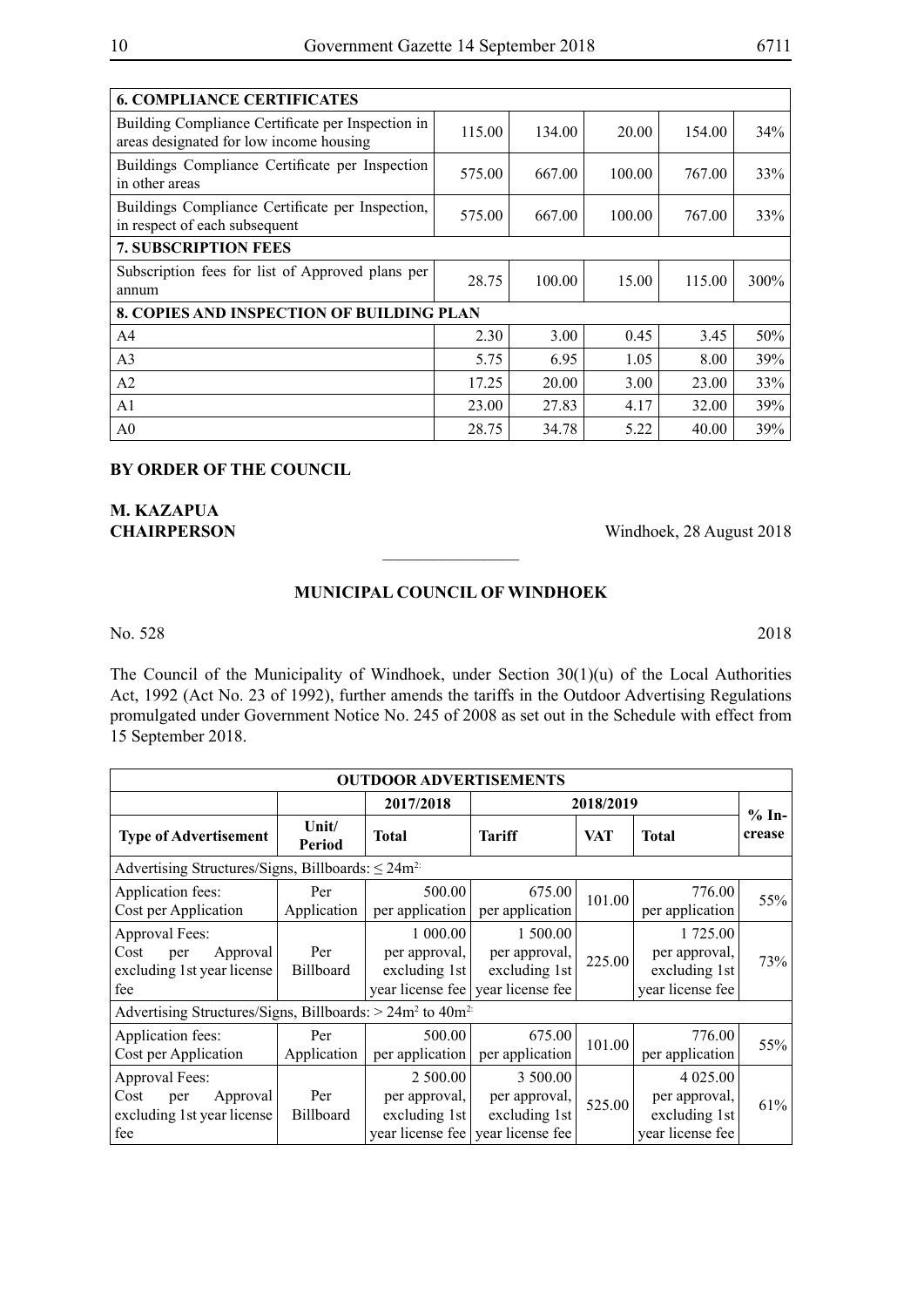| Advertising Structures/Signs, Billboards: $\geq 40m^2$ to $81m^2$                                           |                             |                             |                                     |        |                                   |        |
|-------------------------------------------------------------------------------------------------------------|-----------------------------|-----------------------------|-------------------------------------|--------|-----------------------------------|--------|
| Application fees:                                                                                           | Per                         |                             | 800.00                              | 120.00 | 920.00                            | $0\%$  |
| Cost per Application                                                                                        | Application                 |                             | per application                     |        | per application                   |        |
| Approval Fees:                                                                                              |                             |                             | 4 000.00                            |        | 4 600.00                          |        |
| Approval<br>Cost<br>per                                                                                     | Per                         |                             | per approval,                       | 600.00 | per approval,                     |        |
| excluding 1st year license<br>fee                                                                           | Billboard                   |                             | excluding 1st<br>year license fee   |        | excluding 1st<br>year license fee |        |
|                                                                                                             |                             |                             |                                     |        |                                   |        |
| Advertising Structures/Signs, Billboards: > 81m <sup>2</sup>                                                |                             |                             |                                     |        |                                   |        |
| Application fees:                                                                                           | Per<br>Application          | 1 000.00<br>per application | 1 250.00<br>per application         | 188.00 | 1 438.00                          | 44%    |
| Cost per Application                                                                                        |                             | 4 000.00                    |                                     |        | per application                   |        |
| Approval Fees:<br>Approval<br>Cost<br>per                                                                   | Per                         | per approval,               | 5 250.00<br>per approval,           |        | 6 038.00<br>per approval,         |        |
| excluding 1st year license                                                                                  | Billboard                   | excluding 1st               | excluding 1st                       | 788.00 | excluding 1st                     | 51%    |
| fee                                                                                                         |                             |                             | year license fee   year license fee |        | year license fee                  |        |
| Banners                                                                                                     |                             |                             |                                     |        |                                   |        |
| Cost per Banner/per two                                                                                     |                             | 200.00                      | 350.00                              |        | 403.00                            |        |
| (2) week period                                                                                             | Per Banner/                 | per banner                  | per banner                          | 53.00  | per banner                        | 102%   |
| An additional N\$ 245.00                                                                                    | fourteen                    |                             |                                     |        |                                   |        |
| per one (1) week will                                                                                       | (14)<br>calendar            |                             |                                     |        |                                   |        |
| be applicable for each                                                                                      | days                        |                             |                                     |        |                                   |        |
| consecutive week                                                                                            |                             |                             |                                     |        |                                   |        |
| Posters and Notices:                                                                                        |                             |                             |                                     |        |                                   |        |
| poster/day/<br>Cost<br>per                                                                                  |                             |                             |                                     |        |                                   |        |
| allotted batch of streets                                                                                   | Per poster/                 |                             | 5.00                                |        | 5.75                              |        |
| predetermined<br>(max.7                                                                                     | day                         |                             | per poster/day                      | 0.75   | per poster/day                    | $0\%$  |
| streets for 30 consecutive                                                                                  |                             |                             |                                     |        |                                   |        |
| days)                                                                                                       |                             |                             |                                     |        |                                   |        |
| Any other signs not falling<br>categories,<br>given<br>in                                                   |                             |                             |                                     |        |                                   |        |
| such as projecting signs,                                                                                   |                             | 100.00                      | 175.00                              |        | 201.00                            |        |
| sidewalk signs $> A0$ size                                                                                  | Per sign/day                | per sign/day                | per sign/day                        | 26.00  | per sign/day                      | 101%   |
| $(1.2m \times 0.9m)$ Cost per                                                                               |                             |                             |                                     |        |                                   |        |
| sign/day                                                                                                    |                             |                             |                                     |        |                                   |        |
| Estate Agents' Signs                                                                                        |                             |                             |                                     |        |                                   |        |
| Registration fee/ annum                                                                                     |                             | 1 000.00                    | 3 500.00                            |        | 4 025.00                          |        |
| for display of 'for sale,                                                                                   | Per agent/<br>twelve $(12)$ | per agent,                  | per agent/                          | 525.00 | per agent/                        | 303%   |
| to let, sold and on show'                                                                                   | months                      | Twelve $(12)$               | Twelve (12)                         |        | Twelve $(12)$                     |        |
| boards                                                                                                      |                             | months                      | months                              |        | months                            |        |
| Cost per agent/calendar                                                                                     |                             |                             |                                     |        |                                   |        |
| year                                                                                                        |                             |                             |                                     |        |                                   |        |
| Auctioneer's Signs                                                                                          |                             |                             |                                     |        |                                   |        |
| Registration<br>fee/annum                                                                                   | Per                         | 5 000.00                    | 4 250.00                            |        | 4 888.00                          |        |
| for display of 'auction                                                                                     | auctioneer/                 | per auctioneer/             | per auctioneer/                     | 638.00 | per auctioneer/                   | $-2\%$ |
| notices'                                                                                                    | Twelve $(12)$<br>months     | twelve $(12)$<br>months     | twelve $(12)$<br>months             |        | twelve $(12)$<br>months           |        |
|                                                                                                             |                             |                             |                                     |        |                                   |        |
| An additional cost per<br>sign/day<br>(erected<br>on                                                        | Per sign/day                |                             | 298.00                              | 45.00  | 343.00                            | $0\%$  |
| street lamp poles)                                                                                          |                             |                             | per sign/day                        |        | per sign/day                      |        |
| Admin to Seizing and Confiscation of signs (excluding removal/dismantling costs, excluding any other fines) |                             |                             |                                     |        |                                   |        |
|                                                                                                             | Per                         | 1 500.00                    | 3 500.00                            |        | 4 025.00                          |        |
| Any billboards                                                                                              | Billboard                   | per billboard               | per billboard                       | 525.00 | per billboard                     | 168%   |
| Cost per billboard                                                                                          |                             |                             |                                     |        |                                   |        |
|                                                                                                             |                             |                             |                                     |        |                                   |        |